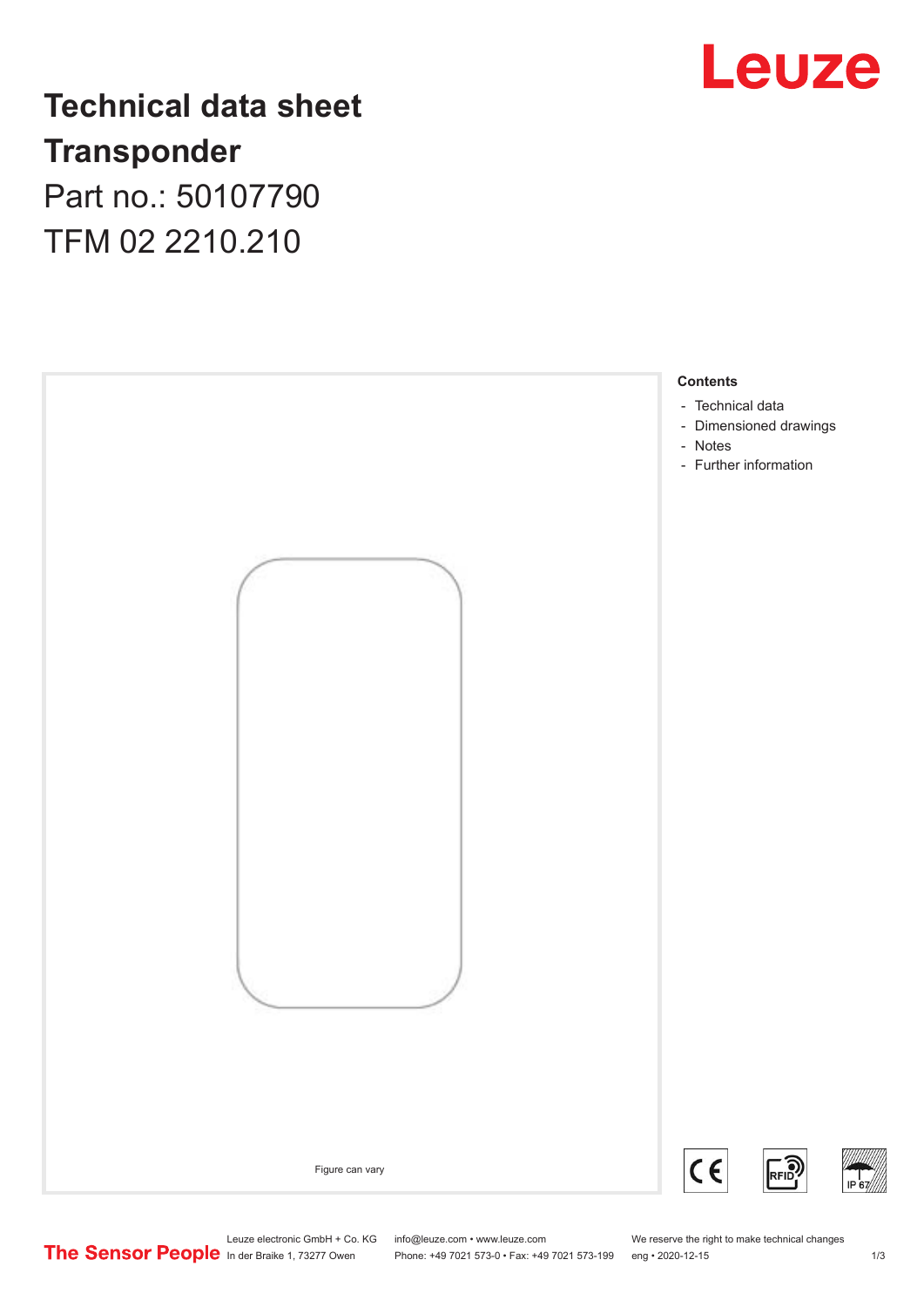## <span id="page-1-0"></span>**Technical data**

# Leuze

#### **Basic data**

| <b>Series</b>            | <b>TFM</b> |
|--------------------------|------------|
| <b>Suitable for</b>      | <b>RFM</b> |
| Chip                     | I-CodeSLI  |
| <b>Working frequency</b> | 13.56 MHz  |

#### **Electrical data**

| Performance data         |                 |
|--------------------------|-----------------|
| <b>Memory access</b>     | Read/Write      |
| <b>Memory size</b>       | 112 B           |
| <b>Memory block</b>      | 28 Piece(s)     |
| <b>Memory block size</b> | 4 B             |
| Storage time             | $50 \text{ ms}$ |
|                          |                 |

#### **Certifications**

**Standards applied** ISO 15693

|  | <b>Mechanical data</b> |
|--|------------------------|

| Design                  | Label                  |
|-------------------------|------------------------|
| Dimension (W x H x L)   | 18 mm x 0.3 mm x 36 mm |
| <b>Housing material</b> | Paper                  |
| Net weight              | 1 a                    |

| Ambient temperature, operation | $-20$ 70 °C |
|--------------------------------|-------------|
| Ambient temperature, storage   | $-20$ 70 °C |
| <b>Certifications</b>          |             |
| Degree of protection           | IP 67       |
| <b>Classification</b>          |             |
| <b>Customs tariff number</b>   | 85235200    |
| eCl@ss 5.1.4                   | 27289200    |
| $eC$ <sub>0</sub> $e$ ss 8.0   | 27289290    |
| $eC$ <sub>l</sub> $@ss$ 9.0    | 27280402    |
| eCl@ss 10.0                    | 27280402    |
| eCl@ss 11.0                    | 27280402    |
| <b>ETIM 5.0</b>                | EC002498    |
| <b>ETIM 6.0</b>                | EC002996    |

**ETIM 7.0** EC002996

**Environmental data**

## **Dimensioned drawings**

All dimensions in millimeters



### **Notes**

| Observe intended use!                                                                                                                                                                                                         |
|-------------------------------------------------------------------------------------------------------------------------------------------------------------------------------------------------------------------------------|
| $\%$ This product is not a safety sensor and is not intended as personnel protection.<br>$\%$ The product may only be put into operation by competent persons.<br>♦ Only use the product in accordance with its intended use. |